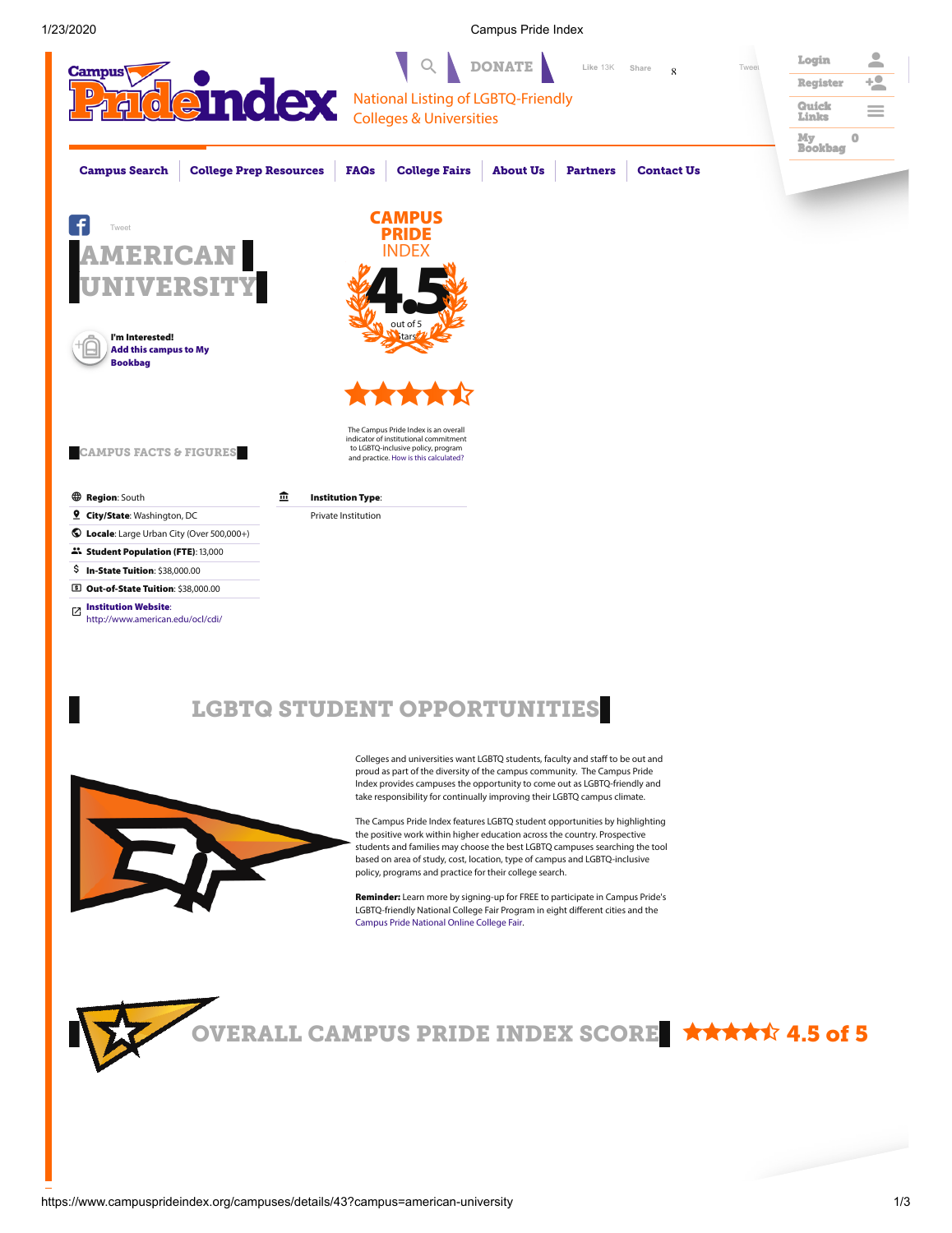1/23/2020 Campus Pride Index

THE RECAMPUS PRIOR INCRES A STRONG THE CAMPUS PRIOR OF THE RECAMPUSHED IN THE RECAMPUSHED TO A 1990 IN THE RECAMPUSHED TO A 1990 IN THE RECAMPUSHED OF THE RECAMPUSHED OF THE RECAMPUSHED OF THE RECAMPUSHED OF THE RECAMPUSHE  $\blacksquare$  ne Campus Prige Ingex has a strong theoretical research foungation inclusive campus learning environments. The index tool has been tested extensively since 2001 and recently updated with new, higher LGBTQ national benchmarks in 2015.

The Campus Pride Index is a vital tool for assisting campuses in learning ways to improve their LGBTQ campus life and ultimately shape the educational experience to be more inclusive, welcoming and respectful of LGBTQ and ally people. The index is owned and operated by Campus Pride, the leading national nonprofit organization for student leaders and campus groups working to create safer, more LGBTQ-Friendly learning environments at colleges and universities. Campus Pride commends the campuses participating in the index and their willingness to come out, be visible and actively advocate for improving higher education for LGBTQ people.

| American University                                            |                                                                                                                                                                                                                                                                                                                     | Login                | ≍        |
|----------------------------------------------------------------|---------------------------------------------------------------------------------------------------------------------------------------------------------------------------------------------------------------------------------------------------------------------------------------------------------------------|----------------------|----------|
| <b>LGBTQ-friendly break-down b</b> y                           |                                                                                                                                                                                                                                                                                                                     | <b>Register</b>      | $+2$     |
| factors                                                        |                                                                                                                                                                                                                                                                                                                     | Quick<br>Links       |          |
| <b>Sexual Orientation Score</b>                                | <b>xx1</b>                                                                                                                                                                                                                                                                                                          | My<br><b>Bookbag</b> | $\bf{0}$ |
| <b>Gender Identity/Expression Score</b>                        | ***                                                                                                                                                                                                                                                                                                                 |                      |          |
| <b>ELGBTQ Policy Inclusion</b>                                 | $\frac{1}{2}$ $\frac{1}{2}$ $\frac{1}{2}$ $\frac{1}{2}$ $\frac{1}{2}$ $\frac{1}{2}$ $\frac{1}{2}$ $\frac{1}{2}$ $\frac{1}{2}$ $\frac{1}{2}$ $\frac{1}{2}$ $\frac{1}{2}$ $\frac{1}{2}$ $\frac{1}{2}$ $\frac{1}{2}$ $\frac{1}{2}$ $\frac{1}{2}$ $\frac{1}{2}$ $\frac{1}{2}$ $\frac{1}{2}$ $\frac{1}{2}$ $\frac{1}{2}$ |                      |          |
| LGBTQ Support & Institutional Commitment                       | <b>****</b> 45 of 5                                                                                                                                                                                                                                                                                                 |                      |          |
| <b>Example 2 Academic Life</b>                                 | $***$                                                                                                                                                                                                                                                                                                               |                      |          |
| if LGBTQ Student Life                                          | ***** 5 of 5                                                                                                                                                                                                                                                                                                        |                      |          |
| <b>ER LGBTQ Housing &amp; Residence Life</b>                   | $\text{H}$ $\text{H}$ $\text{H}$ $\text{H}$ $\text{H}$ $\text{H}$ $\text{H}$ $\text{H}$ $\text{H}$ $\text{H}$                                                                                                                                                                                                       |                      |          |
| <b><i>C</i></b> LGBTQ Campus Safety                            | <b>大大大大</b> 4.5 of 5                                                                                                                                                                                                                                                                                                |                      |          |
| 豆 LGBTQ Counseling & Health                                    | $\frac{1}{2}$ $\frac{1}{2}$ $\frac{1}{2}$ $\frac{1}{2}$ $\frac{1}{2}$ $\frac{1}{2}$ $\frac{1}{2}$ $\frac{1}{2}$ $\frac{1}{2}$ $\frac{1}{2}$ $\frac{1}{2}$ $\frac{1}{2}$ $\frac{1}{2}$ $\frac{1}{2}$ $\frac{1}{2}$ $\frac{1}{2}$ $\frac{1}{2}$ $\frac{1}{2}$ $\frac{1}{2}$ $\frac{1}{2}$ $\frac{1}{2}$ $\frac{1}{2}$ |                      |          |
| <b><sup>33</sup> LGBTO Recruitment &amp; Retention Efforts</b> | $\bigstar$ $\bigstar$ $\bigstar$ 2.5 of 5                                                                                                                                                                                                                                                                           |                      |          |

LGBTQ-FRIENDLY REPORT CARD What You Need to Know

#### **E** LGBTQ Policy Inclusion

| Non-discrimination statement inclusive of sexual orientation                                                          |        |
|-----------------------------------------------------------------------------------------------------------------------|--------|
| Non-discrimination statement inclusive of gender identity/expression                                                  | R      |
| Health insurance coverage to employees' same sex partner                                                              | P      |
| Accessible, simple process for students to change their name on university records<br>and documents                   | A      |
| Accessible, simple process for students to change their gender identity on<br>university records and documents        | A<br>p |
| Students have option to self-identify sexual orientation on admission application or<br>post enrollment forms         | s      |
| Students have option to self-identify gender identity/expression on admission<br>application or post enrollment forms | Þ      |

#### **L** LGBTQ Support & Institutional Commitment

| Resource center/office with responsibilities for LGBTQ students                             |  |
|---------------------------------------------------------------------------------------------|--|
| Paid staff with responsibilities for LGBTO support services                                 |  |
| Ally program or Safe Space/Safe Zone                                                        |  |
| Actively seek to employ diversity of faculty & staff including visible, out LGBTQ<br>people |  |
| Standing advisory committee that deals with LGBTQ issues                                    |  |
| LGBTQ alumni group                                                                          |  |

## LGBTQ Academic Life

| <b>LGBTQ studies program</b>                                          |   |
|-----------------------------------------------------------------------|---|
| <b>LGBTQ specific course offerings</b>                                | ь |
| Actively recruit faculty for LGBTQ-related academic scholarship       |   |
| New faculty/staff training opportunities on sexual orientation issues | R |
| New faculty/staff training opportunities on gender identity issues    | R |
| <b>LGBTQ faculty/staff organization</b>                               | R |

## **P** LGBTQ Student Life

| <b>LGBTQ &amp; Ally student organization</b>                                                        |  |
|-----------------------------------------------------------------------------------------------------|--|
| <b>LGBTQ &amp; Ally graduate student organization</b>                                               |  |
| <b>LGBTQ social fraternity/sorority</b>                                                             |  |
| <b>Regularly plans LGBTQ social activities</b>                                                      |  |
| Regularly plans educational events on transgender issues                                            |  |
| Regularly offers educational events surrounding intersectionality of identities for<br>LGBTQ people |  |
| <b>LGBTO-inclusive career services</b>                                                              |  |

## LGBTQ Housing & Residence Life

Procedure for reporting LGBTQ related bias incidents and hate crimes

Roommate matching for LGBTQ students to find LGBTQ-friendly roommate

LGBTQ living space, theme floors and/or living-learning community

Active ongoing training for hate crime prevention

LGBTQ Campus Safety

 $\checkmark$ 

https://www.campusprideindex.org/campuses/details/43?campus=american-university 2/3

 $\overline{\phantom{a}}$